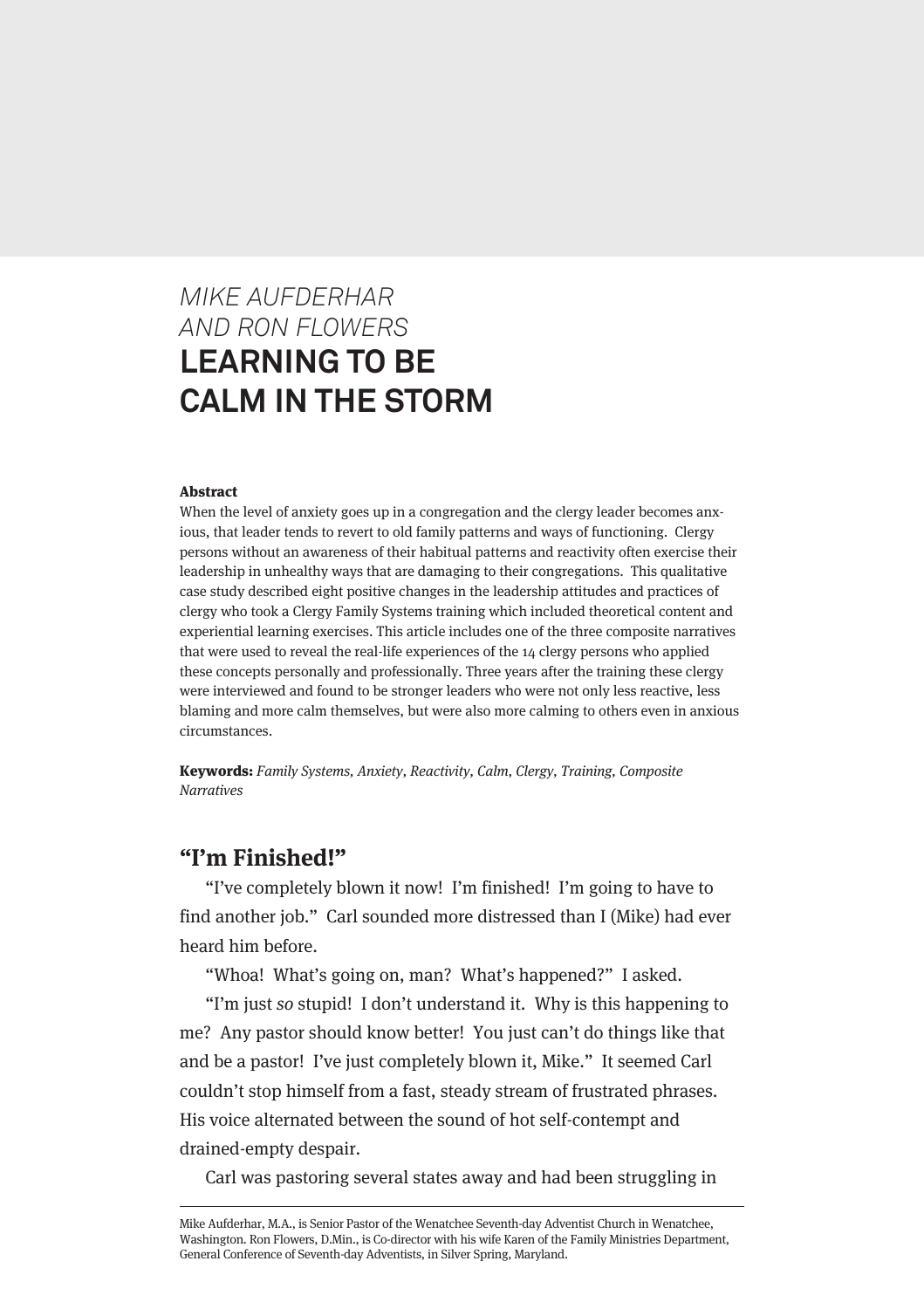his pastorate, where he had been for almost two years. The previous pastor there had resigned the ministry. We had been talking "shop" together on the phone every couple of weeks lately, so I knew his anxiety had been growing with various challenges he had been facing in the congregation. But I had no idea what had just happened that brought him to such a hopeless state.

"Can you tell me what's just happened, Carl?" I queried carefully. It was after 10:00 pm and the Caller ID showed he was calling from his church office.

"Yes, I'll tell you. I just 'told off' a lady on my church board, stormed out of the board meeting, and slammed the door behind me! Stupidist thing you've ever heard of, right?" Carl finally stopped for a moment and took a breath, waiting for me to confirm that he was indeed "finished" as a pastor.

"Wow. That sounds pretty tough. But, I have to tell you, Carl, I honestly don't think you'll win the prize for 'stupidest.' I have heard some pretty stupid ones, and I've done quite a few myself." I tried to be just a little bit lighthearted and also join him as one who has made plenty of mistakes, too. "Can you tell me how this all came about?"

As the story came out, I learned that while Carl had been getting more and more worried about some of the church issues, most of his leaders seemed to be getting more "on edge" also. The overall anxiety level in the church was getting pretty high. As he listed things off, I realized that they had recently experienced a number of the most common triggers of anxiety in congregations (Steinke, 2006, pp. 15-17). In the process, one woman in particular, Mrs. Robins, was really getting under Carl's skin. She was becoming a real problem to him. He described how it seemed that she just had a way of somehow triggering some of his worst reactivity. Carl had enough awareness to realize that the financial problem they were wrestling with wasn't bad enough to warrant the kind of reactivity he was feeling towards her.

"I know this sounds really strange," Carl said hesitatingly, "but it is almost as if this woman holds some hidden combination—of, I don't know, maybe facial expressions, tones of voice, phrases, body language, or emotions, or something—that magically unlocks some secret vault of frustration and anger inside of me that just blasts out! It's like I can't even stop it!" Carl paused for a moment. "Now I sound *really* stupid, don't I?"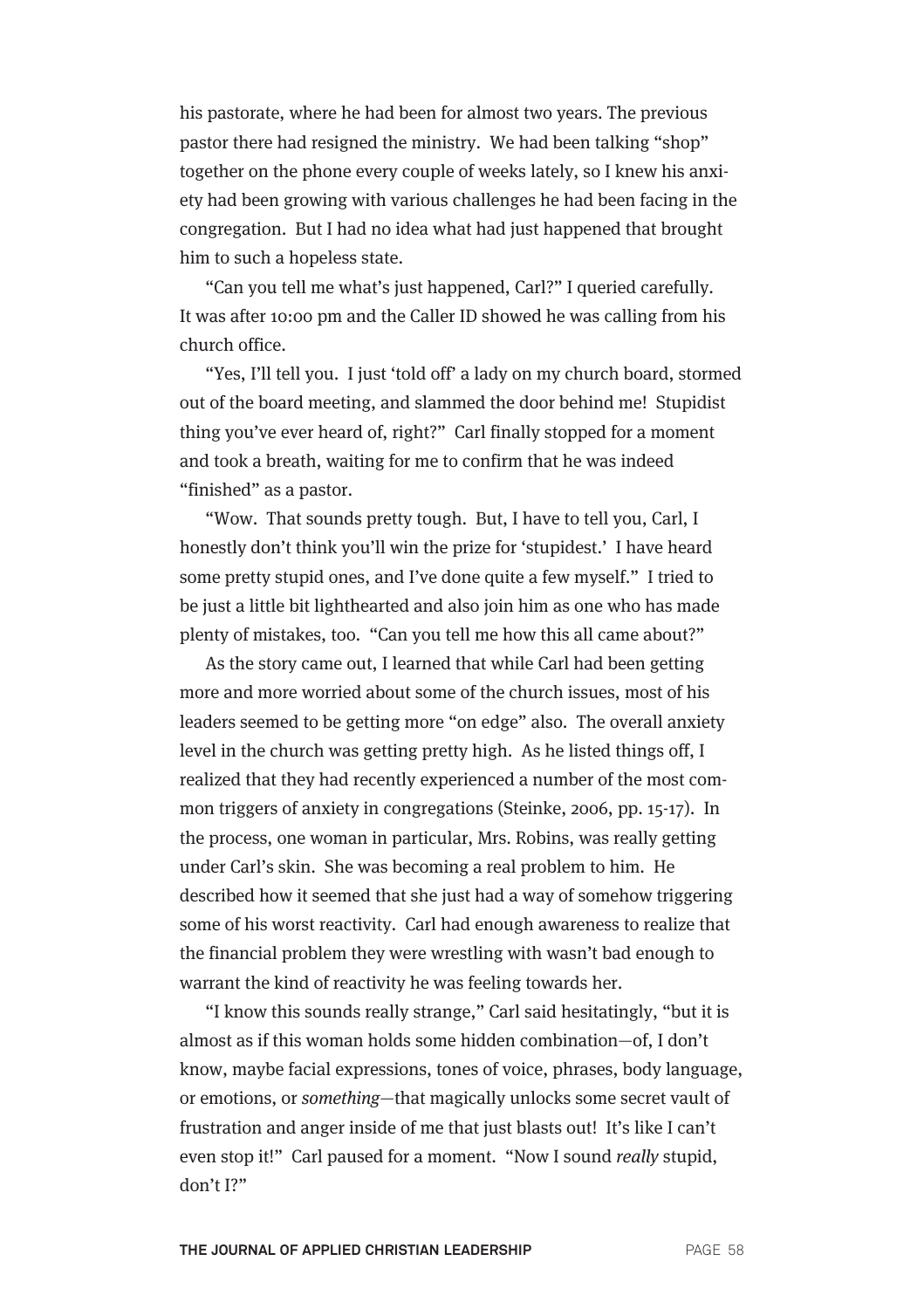"No, Carl, you don't." I tried to choose my words carefully because he had obviously just risked a lot to try to somehow put this huge and painful frustration into words. "I'm hearing that you have just been through a very painful experience that is really embarrassing and humiliating to you, and you feel like you've messed up bigger than ever. Is that right?"

"Yep."

"But what I'm also hearing is that instead of just blaming the 'trouble-making Mrs. Robins' for what's going on, you are insightful enough to realize that there is something about this situation that is in you. Something you are probably responsible for—that 'vault' you mentioned—but that you just don't understand it or know how to handle it. Is that right, too?"

"Yeah, I guess it is," Carl said slowly.

"I'm guessing that if you thought there was some way to figure out that 'vault' and how that 'combination' works and how you could deal with it in a positive way, you would pursue that with all you're worth. Wouldn't you?" I asked.

"You bet I would!" Carl said with a slight bit of hope in his voice. "I would rather quit the ministry than go through anything like this again, and yet I do not want to walk away from the calling that God has given me, either."

For the next few minutes I asked a few more clarifying questions and then shared with Carl a very brief synopsis of a way of understanding and dealing with the very church relationship dynamics he had just related to me. It's called Clergy Family Systems Theory, and it can bring tremendous relief to clergy who are struggling like Carl was. For some, the symptoms are less dramatic and often get overlooked or passed off as something else or blamed on someone else. For others it can be even more disruptive and painful. Fortunately, the results of my recent research bears good news for clergy like Carl who find themselves in difficulties in anxious times (Aufderhar, 2010). Clergy who took training in Clergy Family Systems and applied it in their personal lives and in their professional ministry were more calm and less reactive—along with six other positive changes in their leadership attitudes and practices.

#### **What Is Clergy Family Systems Theory?**

Clergy Family Systems Theory is built on the Family Systems Theory of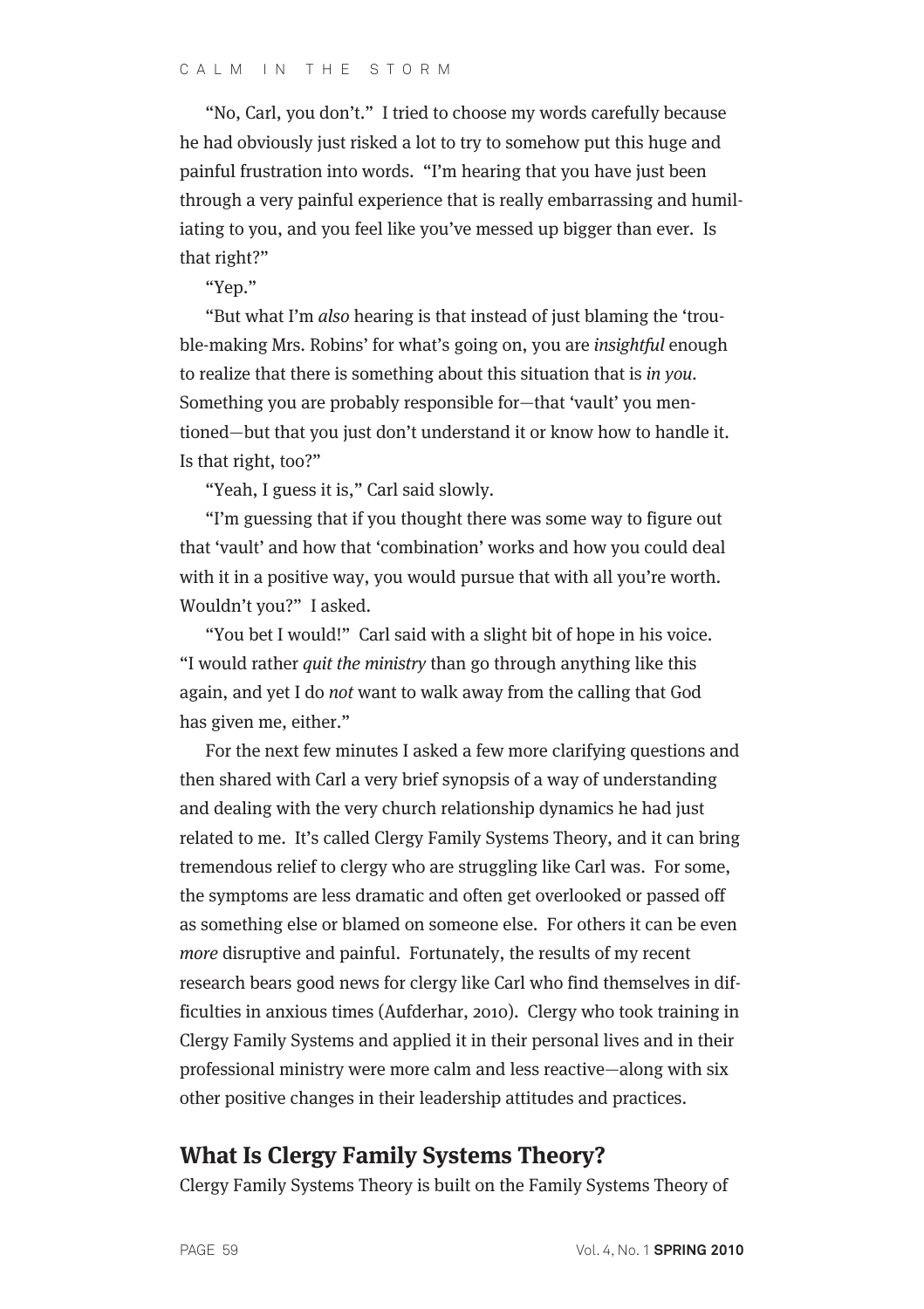Murray Bowen (1966, 1978; Bowen & Sagar, 1997; Kerr & Bowen, 1988), which is commonly known as "Bowen Theory." The Bowen Center for the Study of the Family, also known as the Georgetown Family Center, continues to carry on Bowen's work since his death in 1990. The Bowen Center website briefly describes Bowen's theory this way:

Bowen family systems theory is a theory of human behavior that views the family as an emotional unit and uses systems thinking to describe the complex interactions in the unit. It is the nature of a family that its members are intensely connected emotionally.... The connectedness and reactivity make the functioning of family members interdependent. A change in one person's functioning is predictably followed by reciprocal changes in the functioning of others. (Bowen Center for the Study of the Family, 2009, para. 2)

It is this system interrelatedness that has significantly changed the shape of family therapy ever since. Other authors have tried to help readers get an image of this interrelatedness by using various visual illustrations or metaphors. John Bradshaw (1996) demonstrated the concept of a dynamic homeostatic principle by using a mobile of a family. After starting the mobile moving, he would point out how it would always come to rest with the various pieces in basically the same balanced relationship with each other as before. Virginia Satir (1972) also used the mobile analogy, stressing that all family members must be taken into consideration to understand the type of balance (or homeostasis) that exists within a family.

Bowen (1978) describes typical relationship patterns, or habitual ways of relating, that family members take on to keep the family "in balance." This "balance" isn't necessarily healthy. It just means that everyone in the family continues to play their part to keep things the way they are. These patterns become so habitual that they are done without thinking, and the same patterns tend to get played out by the individual even when they are interacting in a completely different system of relationships.

Rabbi Edwin H. Friedman took Bowen Theory and began to look at how it might apply not only in clergy families, and in the families of congregations, but also how it might apply to the larger "family of God" or the congregation. As he studied further, he found the application to be extremely insightful and helpful. Friedman's (1985) landmark work, Generation to Generation: Family Process in Church and Synagogue, is what really started the wealth of literature we now have on Clergy Family Systems. Friedman's thesis was this: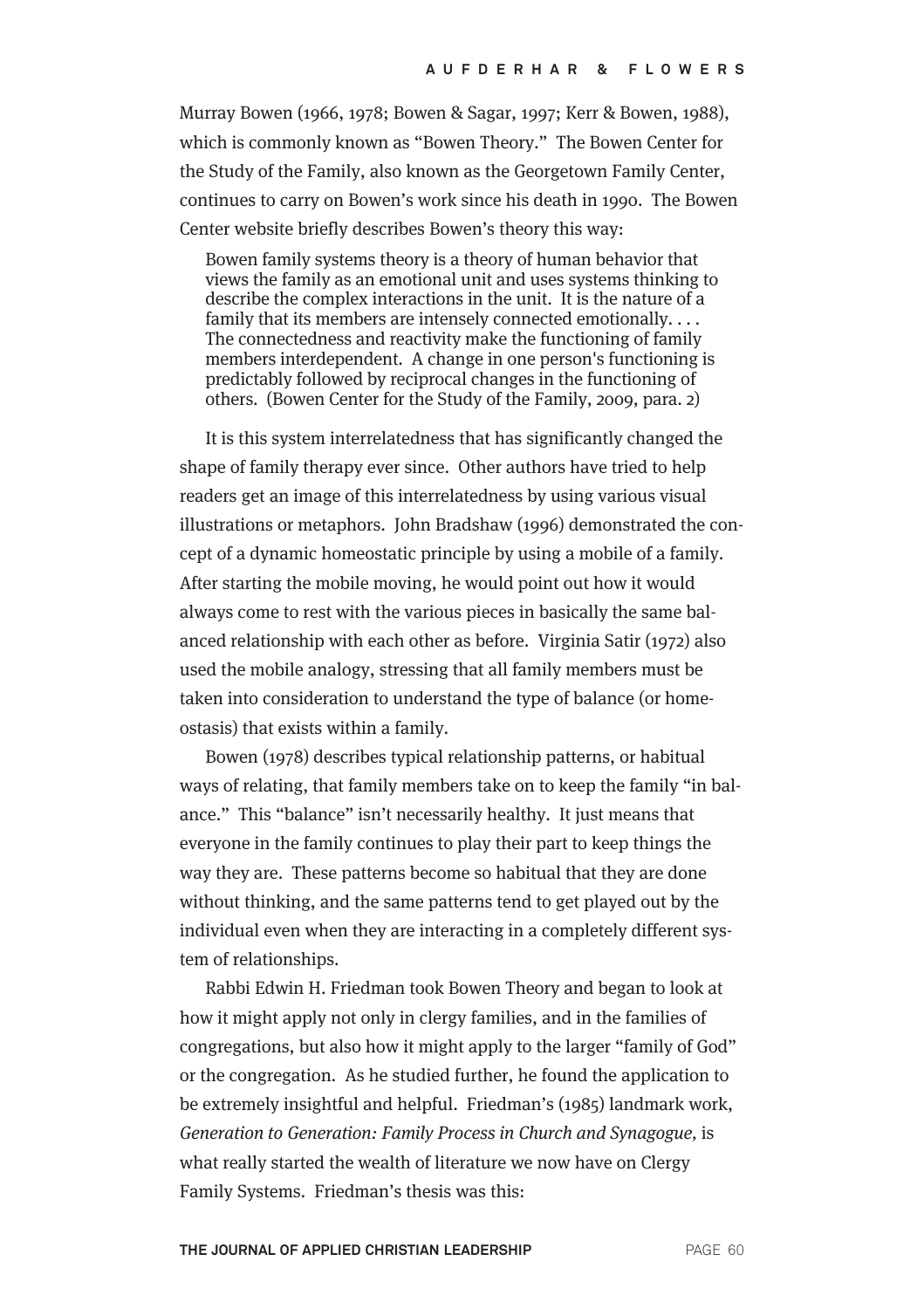All clergymen and clergywomen, irrespective of faith, are simultaneously involved in three distinct families whose emotional forces interlock: the families within the congregations, our congregations, and our own. Because the emotional process in all of these systems is identical, unresolved issues in any one of them can produce symptoms in the others, and increased understanding of any one creates more effective functioning, in all three. (p. 1)

Friedman goes on to show that employing the models and approaches of Bowen Family Systems Theory "will demonstrate how the same understanding of family life that can aid us in our pastoral role also has important ramifications for the way we function in our congregations" (p. 1). He addresses the dynamics and implications for each of the clergy's "three families"—the families within the congregation, the congregation as a family system, and the personal families of the clergy.

Valuable case studies, additional research, and metaphoric descriptions of these Family Systems concepts applied to clergy and congregations have been added to Friedman's work to give clergy even better foundations for applying it (see Herrington, Creech, & Taylor, 2003; Richardson, 1996, 2005; Steinke, 1993, 1996, 2006).

Speaking as a clergy person himself, Ron Richardson (2005) sums up the basic theory from Bowen through Friedman this way:

Our development and experience within our family of origin is a major but usually hidden component of how we function emotionally within our congregations as pastors. The family we grew up in is the first, most powerful, longest lasting and nearly indelible training we get for how to be a part of a group and to function within it. While our later professional training adds a layer of sophistication and expertise that normally serves us well in ministry, when the level of anxiety goes up in a congregation and we become anxious, we tend to revert to our old family patterns and ways of functioning. In some cases this will be a good thing. (p. ix, emphasis added)

Obviously, there are other times when it will not be good at all. But becoming aware of these patterns (like the one Carl discovered in the story above) and finding ways to keep the good and replace the not so good will help us to apply this theory to improve clergy leadership in our congregations—even in anxious times.

### **Does It Work?**

Naturally, when I (Mike) first learned about this theory, what I wanted to know was, does it really work? Fortunately, I had an opportunity to join a continuing education program for clergy that taught and coached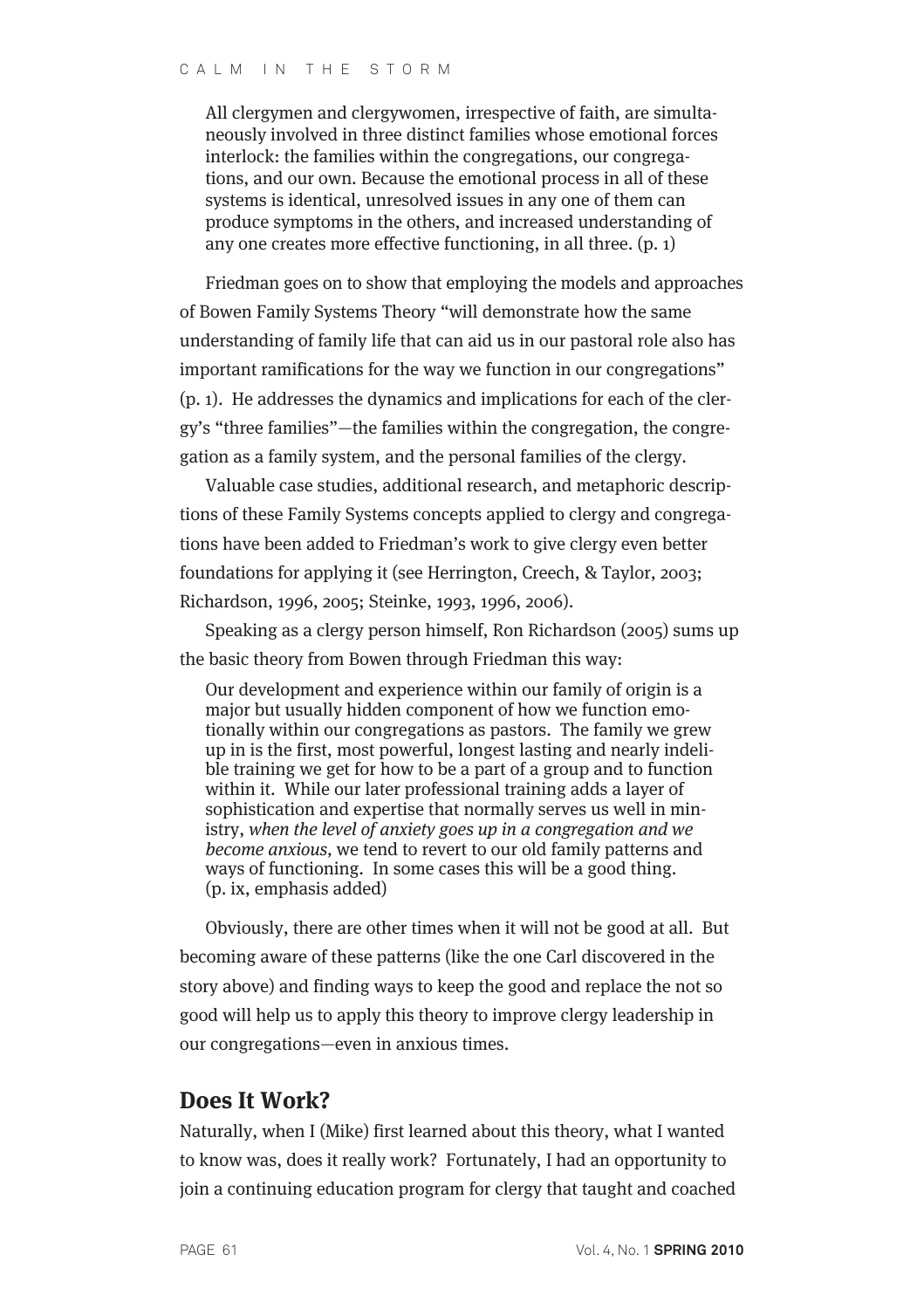clergy persons in applying this theory in their current ministry contexts. I took the opportunity to make it both a personal and professional growth experience as well as a research project.

The training program was offered by the Louisville Presbyterian Theological Seminary (LPTS) in Louisville, Kentucky. The first year of the program, called "Family Systems Seminar," was offered as continuing education for practicing clergy of all denominations. It also offered a track for Doctor of Ministry students to take it for elective credits. This seminar met monthly from the fall of 1999 through the spring of 2000. Then an advanced seminar was offered in 2002-2003. The subjects of my study were those who had participated in both the first-year program and the advanced seminar.

The clergy came from many different backgrounds and experiences. Denominations represented included Baptist, Catholic, Church of God in Christ, Episcopal, Lutheran, non-denominational, Presbyterian, Quaker, Unitarian, United Methodist, and Seventh-day Adventist. The age span was from the mid-20s to the early 60s and included both male and female clergy.

Content on the theory was covered in class and experiential learning exercises were conducted in small groups in which there was plenty of time for dialogue. Participants took time to diagram their own family trees and discuss the relationship patterns found there. Emphasis was always put on the participants discovering their own role in the patterns they identified through questions: To what degree does the anxiety of another upset me? How much do I depend on another's calmness or happiness to make me calm or happy? How well am I able to stay connected to people and take a position when the emotional atmosphere is intense? To what degree am I able to be neutral, refuse to blame or diagnose others, and refuse to take other's reactions and behavior personally? (Herrington et al., 2003, p. 25).

In the advanced program, most of the time was invested in participants taking turns bringing case studies from their own ministry situations, analyzed against the background of the personal family work they had done earlier. Attendance stayed strong throughout the program and clergy expressed great appreciation for the experience.

Nearly three years later, I selected this topic for my dissertation research project. I got all the appropriate academic approvals to conduct person-to-person interviews to explore the results in these clergy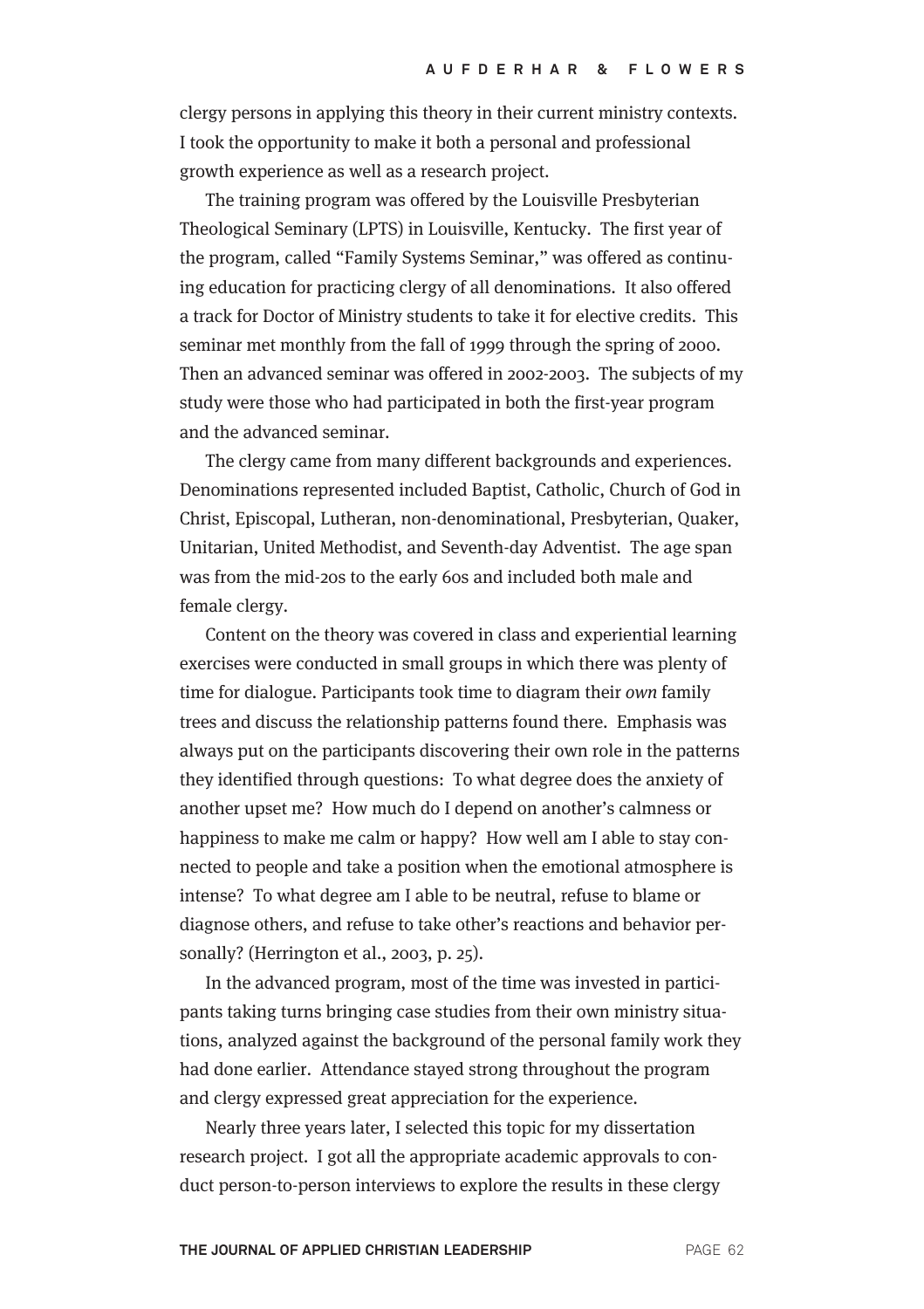persons' lives after three more years of applying the theory in their own families and ministries. I was able to interview 14 out of the original 17 participants for this qualitative case study. The interviews were transcribed and imported into MaxQDA2 Qualitative software, where they were coded and analyzed for emerging themes, using the constant comparative method of data analysis (Merriam, 1998, p. 159). Methods used to enhance internal validity included triangulation, member checks, peer examination, and "clarifying the researcher's assumptions, worldview, and theoretical orientation at the outset of the study" (p. 205).

To present the data as realistically and "life-like" as possible and still carefully protect the identity of the participating clergy, three composite narratives were created that drew from the actual data of all 14 participants. While all names, most places, and even denominational references were changed to protect the privacy of these individuals, the creation of three blended stories protects them further still, allowing their voices to be heard. Hearing these voices through the stories allows the reader to form an image of how leadership attitudes and practices change in clergypersons who come to understand and personally apply Family Systems Theory to the congregational context and their leadership as clergy. This image provides readers the ability to assess for themselves whether the results of this analysis fit a particular situation (Eisner, 1998, p. 199), thus providing external validity or generalizability. Following is one of the three stories from this study.

### **Greg's Story: Reacting No More!**

"I just can't believe how well that turned out! I mean, six months ago, I thought it was all over for me here," Pastor John said as he and his mentor, Pastor Greg, walked out to the parking lot.

"You handled the meeting well," Greg said.

"Thanks, Greg. I guess that is part of it, too. I actually feel like I did do a good job handling the meeting. I'm coming out feeling positive, and I'm not anxious about what is going to happen next. I'm just not worried about it! You know, my wife used to hate board meeting nights because I would come home all worked up about what had happened and practically terrified about what might happen next. I would be worried about what Mr. Sanatuli thought, or wondering what Mrs. Doubletree would say to her sisters and the ladies at the quilting club, or what someone else might be griping about even though they didn't say a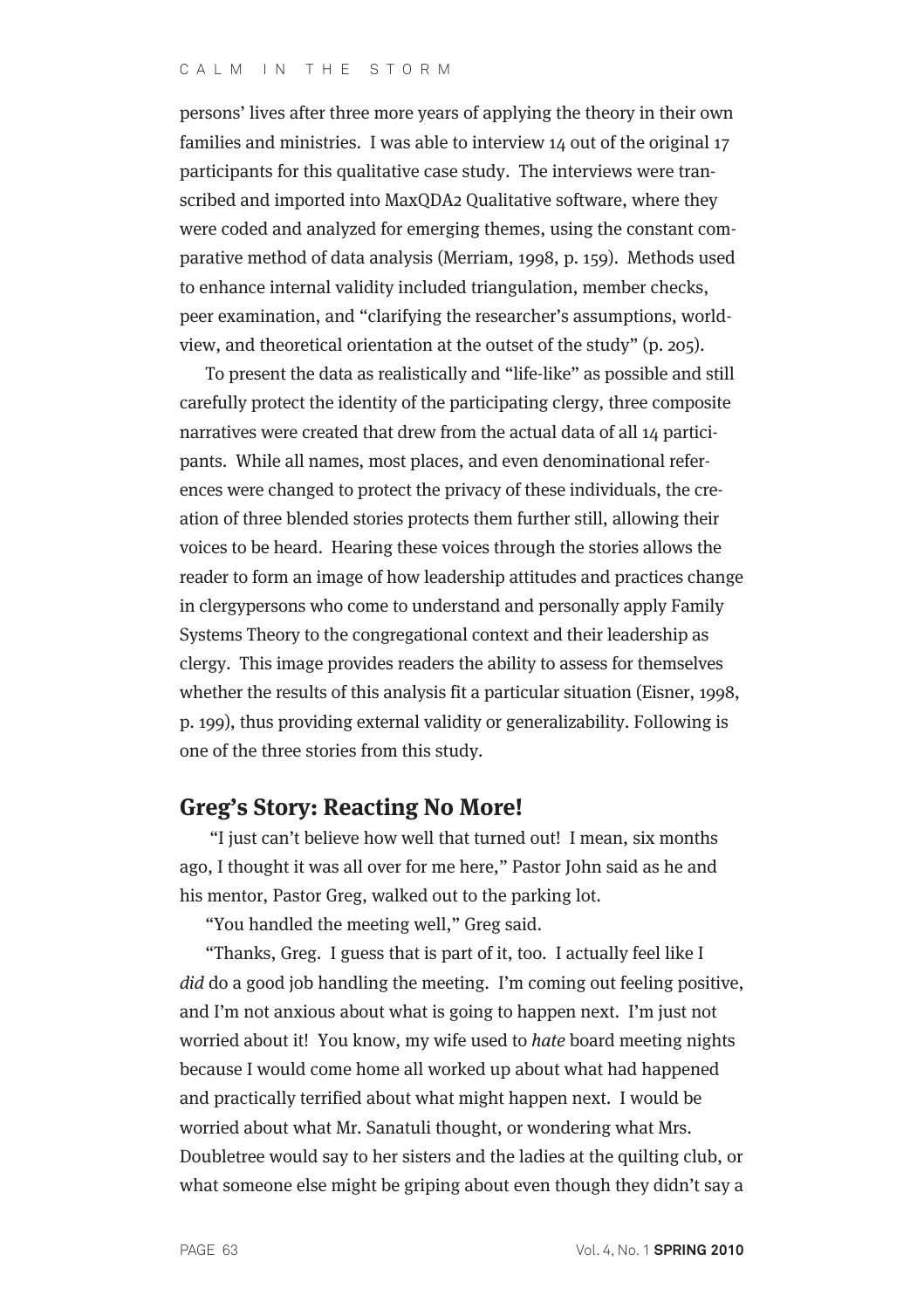word about it in the meeting. I would be so anxious about everything that it would make my wife anxious, too. Then in the angst of all our discussion about it we would forget about our kids and wind up putting them to bed late without having worship or doing anything with and for them. I didn't really understand then why it seemed like the kids would wind up getting stressed and would cry over some dumb little thing that wasn't even related. That would make me angry and I'd snap at them, and then I would feel bad about that and worry that maybe my ministry wasn't good for our kids! What a mess!" John finished with a big sigh.

"Those were some tough nights, weren't they?" Greg said gently.

"They sure were. Talk about emotional systems! We were living a textbook case of how intertwined and unhealthy systems can get. I'm glad I'm not still there."

"You know what I think is great about how you feel about this meeting tonight?" asked Greg.

"What?" John was curious.

"You feel good about the meeting, but it's not because everybody agreed on everything and so there was nothing to argue about. There were different opinions and very different viewpoints, and yet you handled it well, and you stayed clear about yourself and your leadership role in the meeting. You weren't all entangled in the seaweed of the congregation's emotional system. You were standing strong as yourself, with your views, and yet you were gentle, open, and still connected with the people."

"For example," Greg put his hand on John's shoulder to add emphasis to his next phrase, "Mr. Sanatuli really wasn't happy about the worship committee's request, was he?"

"No, he wasn't," John said with a chuckle. "But the great thing about that is that his 'unhappiness' didn't hook me and cause me to veer off course and later wonder what happened to me."

"That's exactly what I mean, John! You listened respectfully. You let him have his say, you still kept firm with your position, and you let the board make their vote. That is an example of what self-differentiation looks like! Then you set the board up—not to vote according to your opinion—but to understand that they could hear all the different opinions and still vote what they each believed was best for the church. That was nudging them to act in a self-differentiated way. You weren't manipulating or arm-twisting. And, you weren't letting anybody else do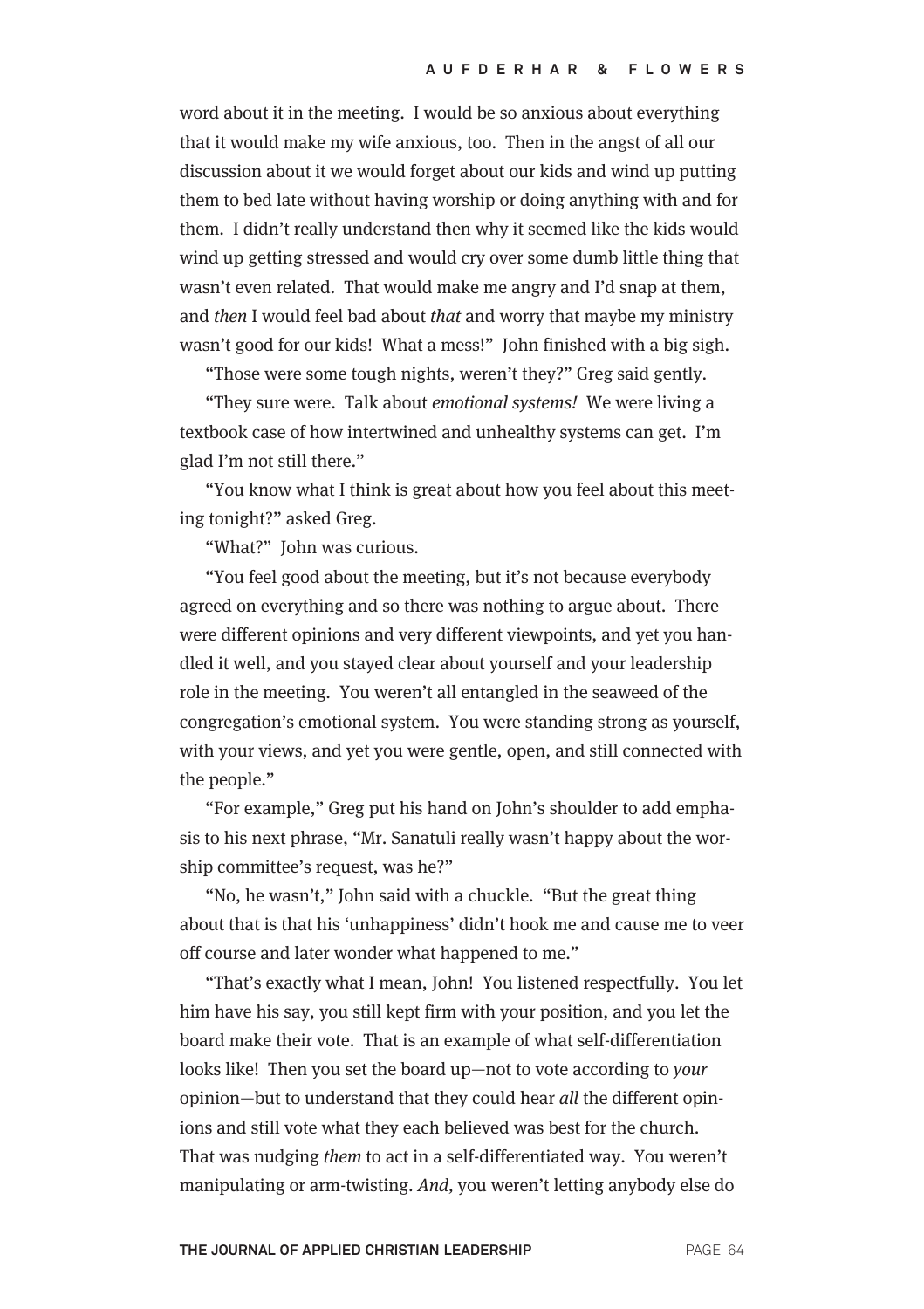that, either! Hey, I've got to get on the road, John, but I'm really glad I came and sat in on your meeting with you tonight. I'm really proud of how you're doing." Pastor Greg gave Pastor John an encouraging slap on the back and opened his car door. "Keep up the good work, and I'll be interested to hear how the first week with two services goes. Let me know, OK?"

"Oh, I'll definitely keep you up to date all the way along," John said.

Greg got in his car and started it up for the drive home. As he pulled out of the church parking lot, he realized he was smiling. Yes, he felt good about the meeting, too. He felt good because it had been fun to help John make some changes that were paying off in his ministry. He also felt good because it reminded him of himself a bit—and all the changes that he had made over the last several years.

Ever since Greg had gotten into the training program on Family Systems Theory at LPTS, he had done a lot of thinking, studying, praying, and changing. He had had quite a number of "Aha!" experiences as he studied and put the concepts into practice. He could easily remember when he had been sitting at the board table in his previous church across from a woman who seemed to have some unseen power to make him mess up in his leadership and then hate himself for it afterward. Now he understood why that happened. It had happened because he was unconsciously a part of the emotional system of the organization. He quite naturally played his own little part in the sick system. "His part" was one he was well-suited for because it was the "part" he had always played in his own family as he was growing up. So he knew it well. It felt comfortable, familiar, in a very frustrating way, and like he really did not know how to do any different. Now it was not that he consciously thought of all this and did it intentionally—not at all! In fact, his first step in changing had been simply to see and understand what was going on.

"The strange thing," Greg thought to himself, "was that even though I sort of knew that something was wrong, I always used to come to the conclusion that it had to do with what someone else did wrong, or how they behaved. It wasn't like I was trying to shift the blame—but I just didn't understand what I was contributing to the system and I had to come up with some explanation for what happened."

The Bowen Theory, or what is sometimes just called "Systems Thinking," was what had put all the puzzle pieces together for him in a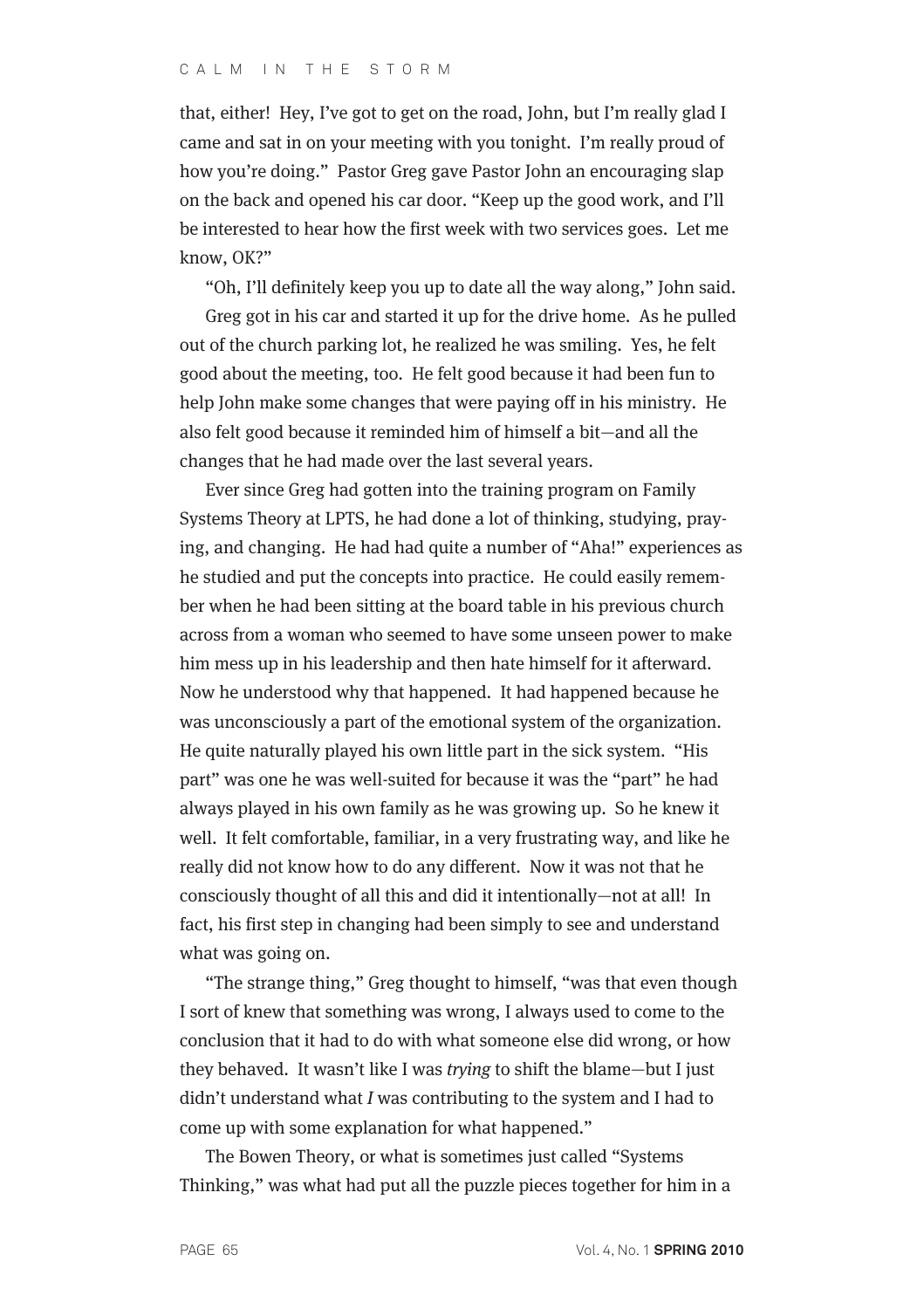way that allowed him to understand what was happening. Then he began to be able to see his own patterns and be able to predict for himself how he would likely respond in various situations if he did not make an intentional effort to do otherwise. Once he could see that and understand the dynamics, then he was able to begin to work on interactions in his own original family tree. As he worked through this, he was able to apply it in the system relationships at work and in his current nuclear family with his wife and two daughters.

"It's just like the professor kept saying in our clergy class at the seminary," Greg thought. "'When you move higher on the scale of self-differentiation, you are less of a conduit for passing anxiety on through your systems—of whatever kind.' So when I learned to be more differentiated in my family of origin, I was less anxious in all the systems I function in—work and home especially, and in turn I wasn't as impacted by others' anxiety and I passed much less on through the system."

Just then Greg's cell phone rang. The Bach Sonata ring tone meant it was his daughter Christy calling.

"Hi, honey. How are you doing?"

"Great, Dad. How are you?"

"I'm good. I'm driving home happy tonight."

"Where have you been today?"

"I had a meeting with Pastor John down in Millersburg. It was a good meeting."

"Oh, that's great, Dad." Christy hesitated like she had something more serious to talk about than this small talk.

"What's on your mind tonight, Christy?" Greg asked.

"Oh, not much, Dad." She paused and then went on cautiously, "I just thought I'd tell you about something I did today, uh, I mean . . . got done today. It's no big deal or anything. . . . Just something I thought I'd tell you about before you got home—that's all."

Greg thought something sounded familiar about his daughter's approach on the phone. It kind of sounded like her old way of trying to break some foreboding news to him gently over the phone—rather than in person so as to avoid getting the full brunt of his blowup right in her face. It saddened Greg a bit to realize that this had been necessary. For many years he had been very reactive to his daughters—and he felt bad about that—especially as he realized that she had been forced to come up with this well-planned strategy just to talk with him about difficult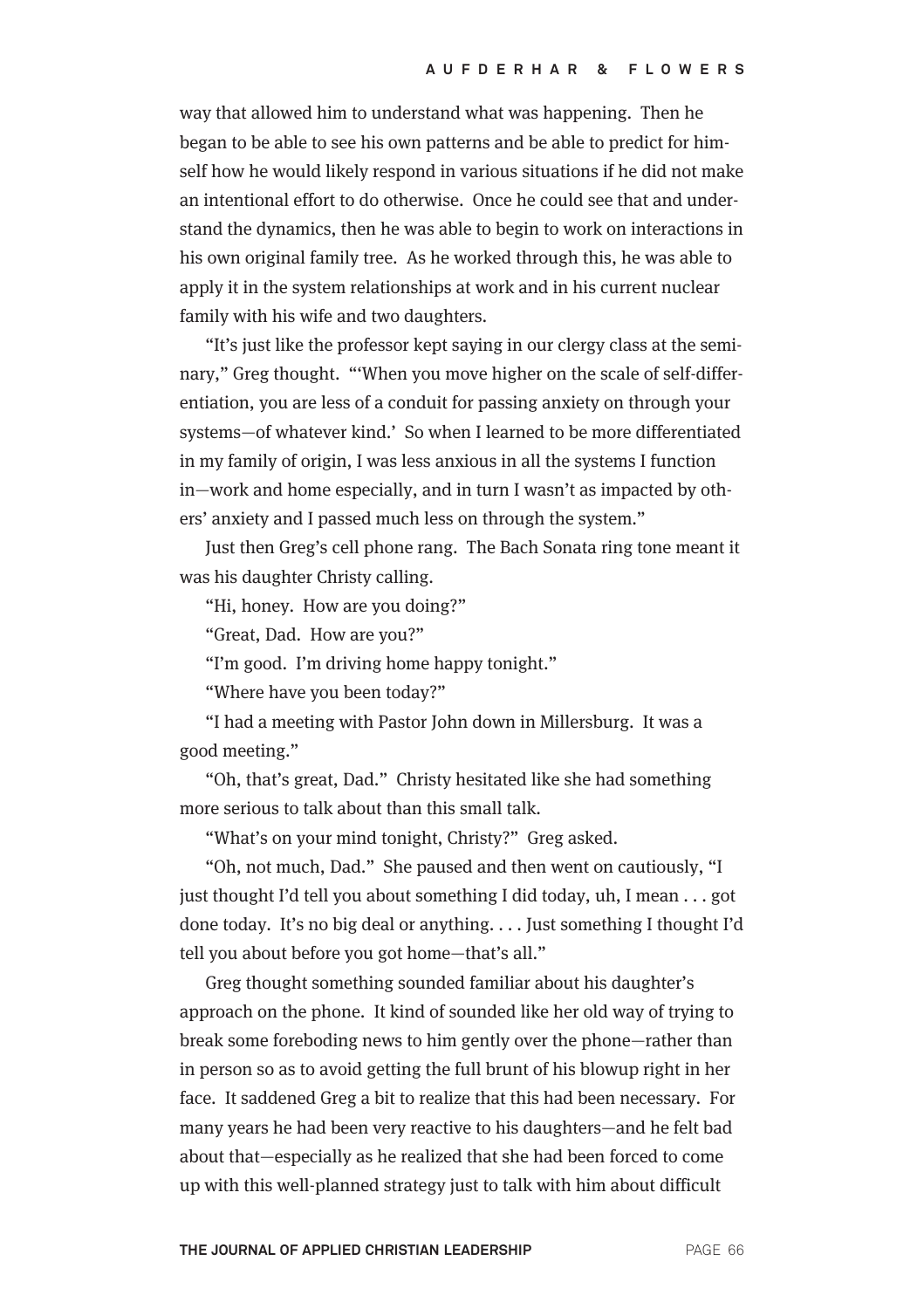subjects on which they might disagree. Here she was 19 now, and according to societal norms she wouldn't even have to talk to him about it—whatever "it" was.

Suddenly Greg realized there had been a several-second pause, so he quickly spoke up. "So, you just wanted to talk to me about it while I was at a safe distance, is that it?" he said with a chuckle.

"Oh, no, it's not that, Dad."

"Oh, okay."

"It's just that . . . well, uh . . . okay, yes, I guess it is that, Dad. I'm sorry."

"Oh, you don't have to apologize, honey. I understand. I know my history."

"Well, I am sorry, Dad, because I know you're not like that anymore—well, at least hardly at all! But sometimes I kind of forget and I just do things like I always used to—just kind of out of habit, I think. But I really don't mean to be saying I don't trust you, or that I'm afraid of you or anything. I'm really not, Dad. I really like what all that 'systems junk' has done to you."

"Well that's nice to hear, honey. Thank you. Thanks for being such a good sport as your poor old Dad has tried to change."

"Well, I know I've had to do a little changing and adjusting too, so it's okay. And I really don't want to stay stuck in my old habits, either. So, I'll tell you what, Dad. How about we end this call, and I'll just wait 'til you get home to tell you about my new belly button ring! Okay?"

"Belly button ring!?!" Greg was truly surprised but responded with a light-hearted mock outburst, "What kind of lame-brained, ridiculous, outlandish, ludicrous, weird, hillbilly, hippie, insane kind of thing is that to do??"

Greg's "outburst" was so over-exaggerated and long-winded that Christy just burst out laughing. They both laughed together as Greg tried to go on with some more feigned rage but soon ran out of steam and words.

"Okay, Dad. That was pretty funny, and I'm glad you can be so easygoing about it. I really am. But I also want to know what you really think."

"You really want to know what I think?"

"Yeah, Dad. I do."

"Well, my dear . . ." Greg chose his words carefully. He realized that this really could have been a huge issue between them a year or two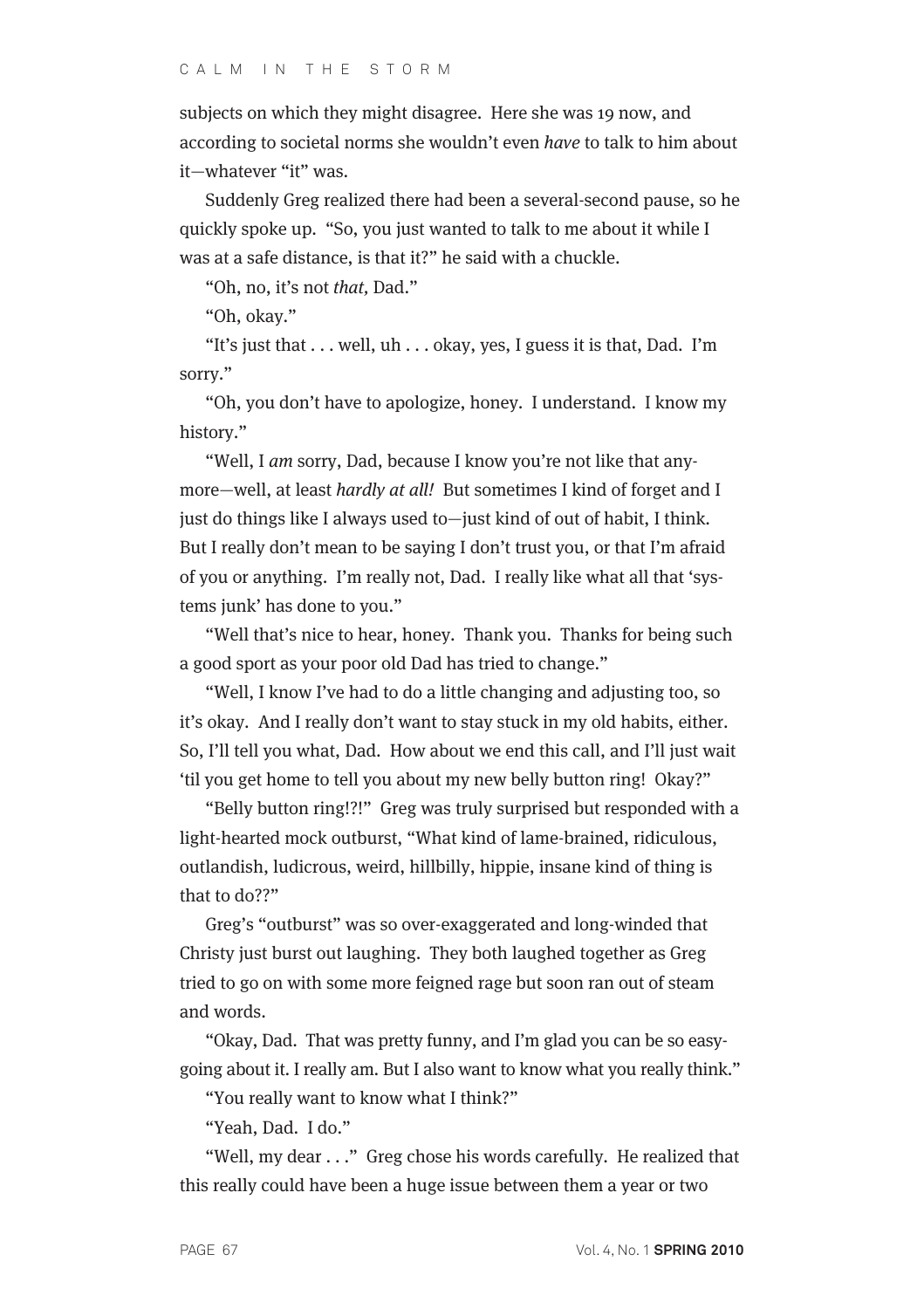before this. He was thankful that he really did not feel uptight or stressed out about it. He actually felt calm inside, and he wanted to be honest and say what was really true for him but to do it from this place of calm. He felt that she really wanted to know and was willing to hear—that was kind of amazing in itself. He sensed that she actually felt pretty safe asking him—and so he wanted to respond with complete honesty in a gentle and loving way.

"I think you know that I think you are a very beautiful young woman." He stopped as if that was all he had to say.

"I know, Dad. Go on."

"And I think you're plenty beautiful without adding anything more to yourself." He paused briefly and then went on. "I think you also know that I'm not generally in favor of people poking holes in their bodies for such things. But I also want you to know that I love you dearly, and if that is something you want to do, it really is completely up to you—it's your decision. And it is not going to make me love you any less—nothing you do could make me love you less. You know that, right?"

"Yes, Dad. I do. But I really want you to see it, and I hope, well, I guess I kind of hope you'll like it."

"Well, I promise you this, dear, I'll look at it and appropriately admire it, and whatever I think of it, I'll still like you. Okay?"

"Okay. Yeah, I guess that's really good enough. Thanks," she said with a little bit of sheepish embarrassment. "So, you're not really mad at me, are you, Dad?" She asked the question even though she really knew the answer already. She just wanted to hear him say it again.

"I am not mad at you, honey. I love you 'ooodles!' You're a lovely young adult woman moving out into the world, and you will make some decisions that may not be the same as I would make. But that doesn't make you wrong and me right, or you bad and me good. It means we sometimes choose differently."

"I know, Dad."

"I know you know. I just wanted to say it again."

"Thanks."

"Well, I'm almost home. Did you guys have something good to eat tonight? I'm starved."

"Julie made some spinach ravioli tonight, and there's still some left for you."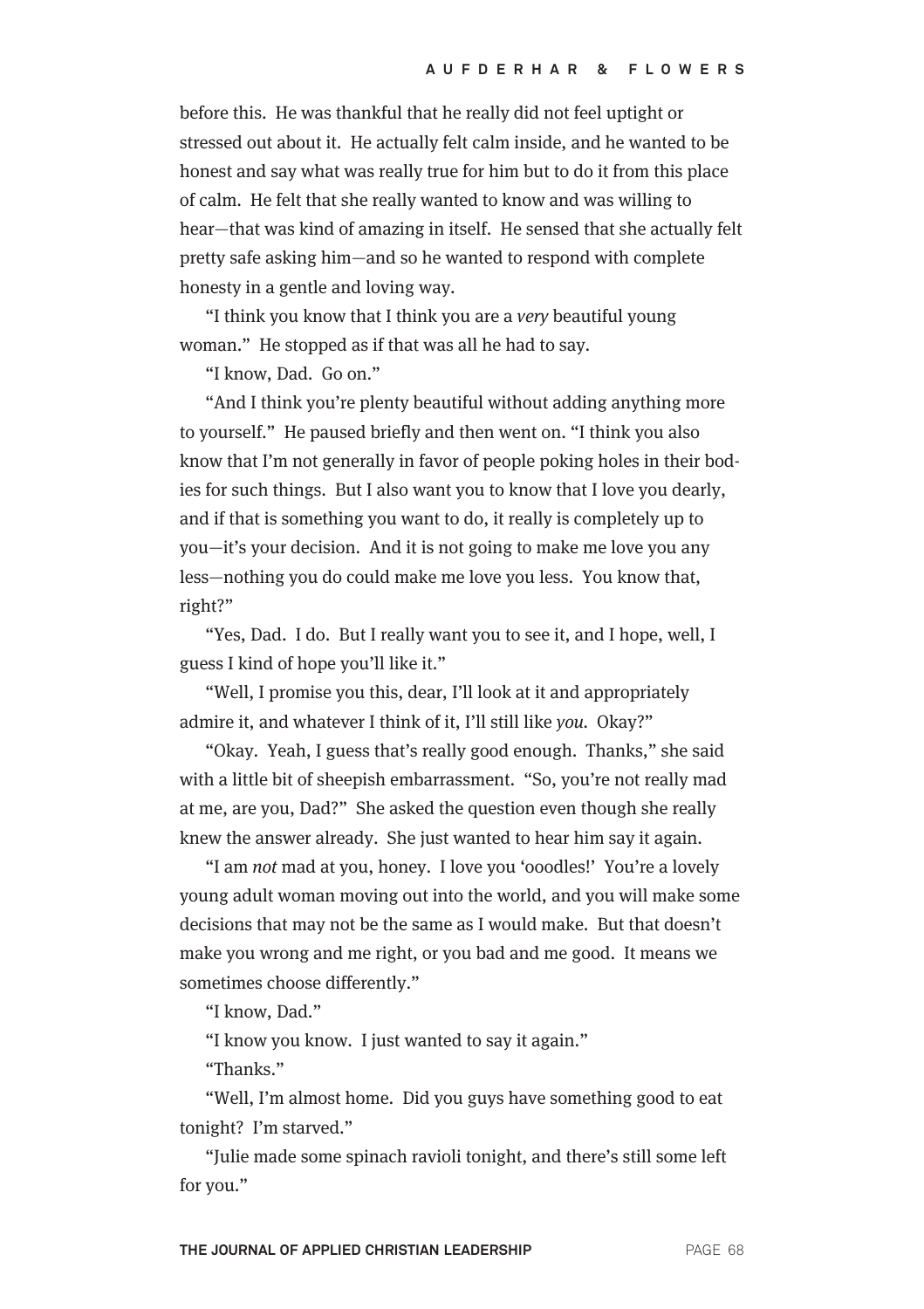"Mmmm. That sounds awesome! See you soon. Love you." "Bye, Dad."

Greg closed his cell phone, smiling to himself and kind of chuckling as he turned off the highway onto his street. He was so thankful for the things he had learned. Some of his friends still liked to bug him a bit about how "into" this theory he was, but he remembered Roberta Gilbert's (2006) comment that "the better one is able to understand theory, the more one can use it and the more it becomes a way of thinking about life" (pp. 42-43). Greg was pleased with the changes this theory had made so far in his life.

He pulled into the garage and put the car in park. "Here I go!" he said to himself, "Belly button rings and spinach ravioli!"

### **Results**

Greg's story reveals many of the key findings of my study on Clergy Family Systems Training and how it changes clergy leadership attitudes and practices (Aufderhar, 2010). It also shows the kinds of changes that Carl (from the opening story) can anticipate if he chooses to pursue personal and professional growth in this way.

Participants in the LPTS training stated a very high Overall Value that the training had for them. They indicated that Clergy Family Systems Theory provided a way of looking at things and dealing with challenges that they would continue to value throughout their lives. Here are just a few of their statements:

"It was very apparent, very quickly, that the course was exactly what I needed. . . . The most significant learning for me was just how connected my family-of-origin stuff is with how I approach ministry, even when I don't want it to be."

"This learning experience has had the deepest impact of any continuing education I've done. It has opened up a whole new way of looking at things."

"It has changed my direction. . . . You can't be a [denominational administrator] these days without understanding systems."

"Out of all the resources available to me, this is the most consistently utilized."

Participants were found to be More Aware of Systems and to be More Aware of Self. When they saw the concepts of the theory playing out in real life around them, they were then more aware of how they personally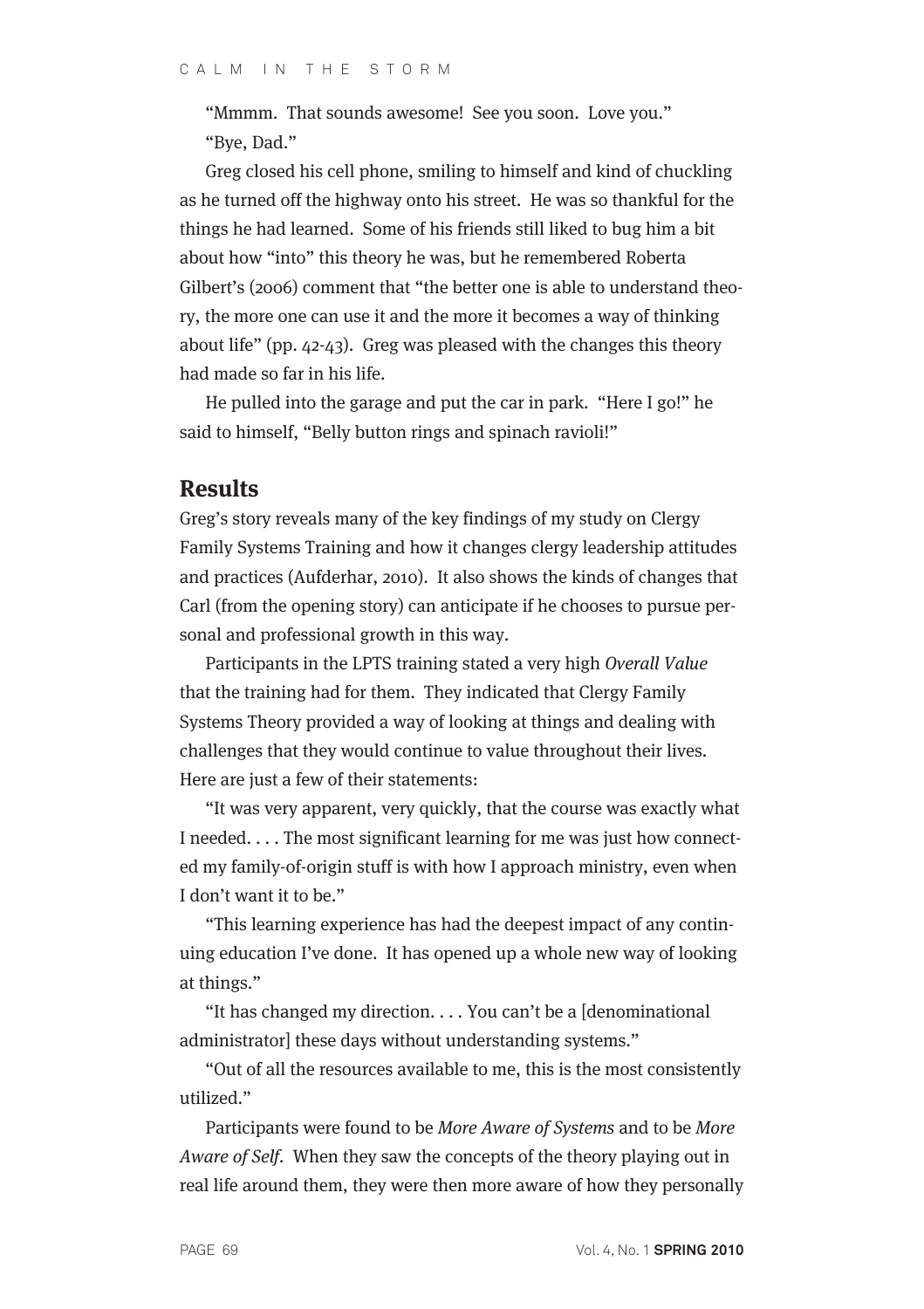played into it as well.

Their attitudes and practices had indeed changed since participating in the LPTS program. These changes showed up in their being Less Reactive, Less Anxious, Less Entangled, Less Taking Things Personally, Less Blaming, More Understanding, More Calm, and even More Calming to others. These changes took place both in their families and in their leadership in their congregations.

Based on these positive findings alone, it would seem obvious that this is an experiential educational process that has great potential to dramatically improve the health of clergy leadership and the health of congregations as well. The improvement comes through clergy being willing to take a serious look at their own emotional process, their own families, and their own families of origin. They will find habitual patterns of functioning that increase anxiety and decrease healthy function, and others that will be strengths that can be built upon. As they become aware of these patterns and take steps to begin to shift them, this cannot help but improve the corresponding health of the congregations that they serve.

It is good that much effort goes into training pastors in many things that will be helpful in their future leadership of congregations. But as Ron Richardson (2005) points out, training in Clergy Family Systems takes things to the next level:

Experience teaches us, through some unfortunate but dramatic pastoral examples in recent years, that it is not just biblical or theological knowledge or level of piety or amount of prayer or depth of devotion or particular pastoral skills that lead to a successful ministry. Success also has to do with a pastor's level of emotional maturity. (p. 2)

Training, coaching and support in Clergy Family Systems can help to increase this level of emotional maturity that is so necessary in the anxious times in which we live.

## **Leading in the Midst of Anxious Times**

We who have witnessed or experienced the pains of *dys*-functioning clergy and congregations long to see greater health and more functional relationships in our churches. And this is not just something that "would be nice." Neither does it have quite the same meaning as a hotel chain wanting their employees to be more courteous and polite so that they can get more customers and make more money. As followers of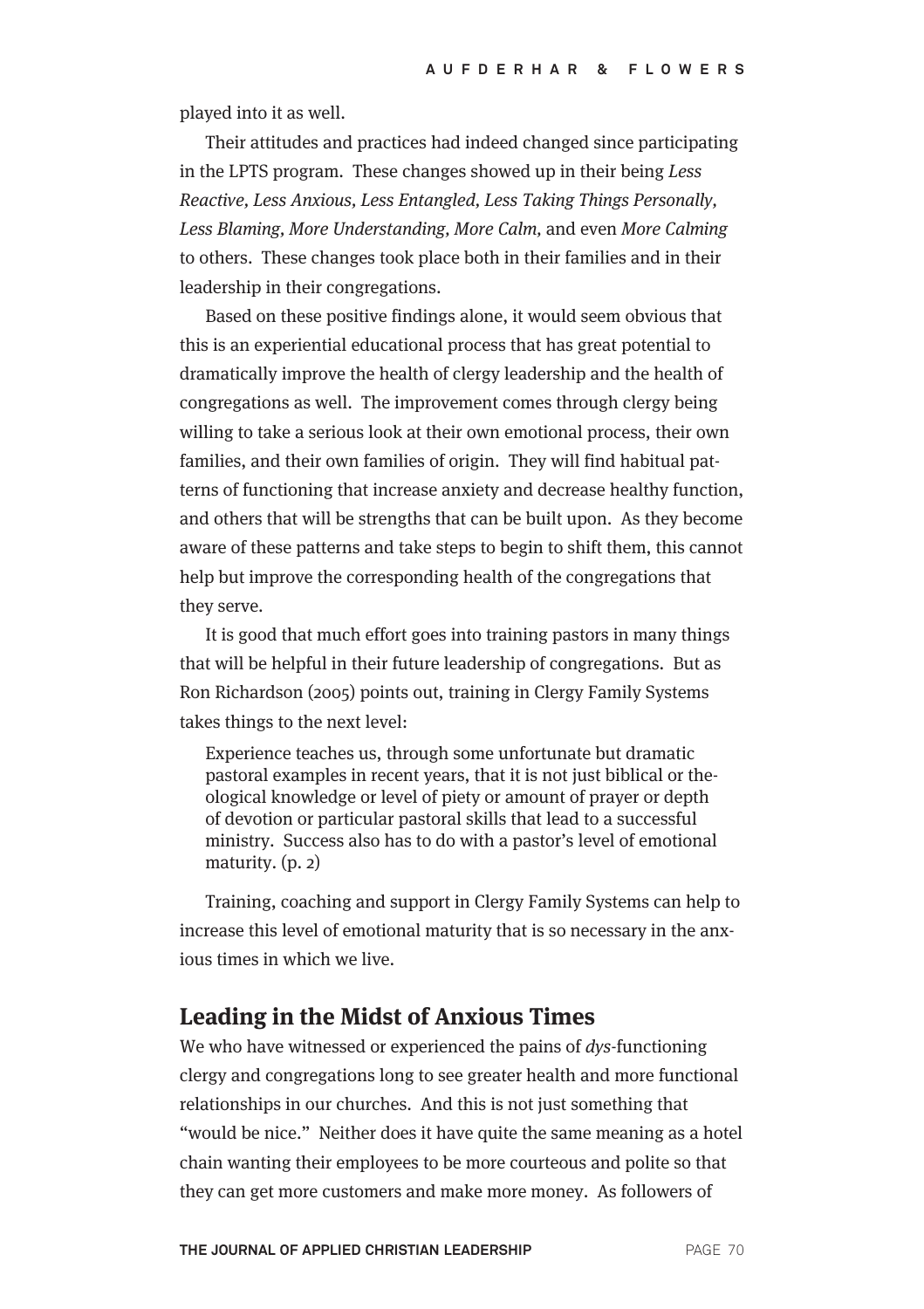God, we believe it is crucial to our mission to the world that we represent Him well by fulfilling Jesus' own words, "All men will know that you are my disciples if you love one another" (John 13:35).

Herrington et al. (2003) point out what would have to happen for this to be what the world sees in our congregations:

Pastors must first focus on managing themselves rather than managing others and begin to think in a different way about how people in living systems affect each other. As pastors learn to manage themselves, they can lead more calmly in the midst of anxious times. (p. 66)

Pastors who have been willing to prayerfully humble themselves and seek this growth through Clergy Family Systems training have become stronger leaders who are not only less reactive, less blaming and more calm, but are also more calming to others. What church couldn't use that in their church family?

One pastor described this training as "the best tool in my ministry toolbox." May pastors and those who lead, train, or coach pastors, do whatever they can to see that this tool becomes "standard equipment" in many more ministry toolboxes around the globe!

### **References**

- Aufderhar, M. J. (2010). Clergy family systems training and how it changes clergy leadership attitudes and practices. Doctorial dissertation, Andrews University, Berrien Springs, MI.
- Bowen Center for the Study of the Family. (2009). Bowen Theory definition. Retrieved April 6, 2009, from http://www.thebowencenter.org/pages/theory.html
- Bowen, M. (1966). The use of family theory in clinical practice. Orlando, FL: Grune & Stratton.
- Bowen, M. (1978). Family therapy in clinical practice. New York: J. Aronson.
- Bowen, M., & Sagar, R. R. (1997). Bowen theory & practice: Feature articles from the Family Center Report, 1979-1996. Washington, DC: Georgetown Family Center.
- Bradshaw, J. (1996). Bradshaw on the family: A new way of creating solid self-esteem (Rev. ed.). Deerfield Beach, FL: Health Communications.
- Eisner, E. W. (1998). The enlightened eye: Qualitative inquiry and the enhancement of educational practice. Upper Saddle River, NJ: Merrill.
- Friedman, E. H. (1985). Generation to generation: Family process in church and synagogue. New York: Guilford.
- Gilbert, R. M. (2006). The eight concepts of Bowen theory. Falls Church, VA: Leading Systems.
- Herrington, J., Creech, R. R., & Taylor, T. (2003). The leader's journey: Accepting the call to personal and congregational transformation. San Francisco: Jossey-Bass.
- Kerr, M. E., & Bowen, M. (1988). Family evaluation: An approach based on Bowen theory (1st ed.). New York: Norton.
- Merriam, S. B. (1998). Qualitative research and case study applications in education (2nd ed.). San Francisco: Jossey-Bass.
- Richardson, R. W. (1996). Creating a healthier church: Family systems theory, leadership, and congregational life. Minneapolis, MN: Fortress Press.